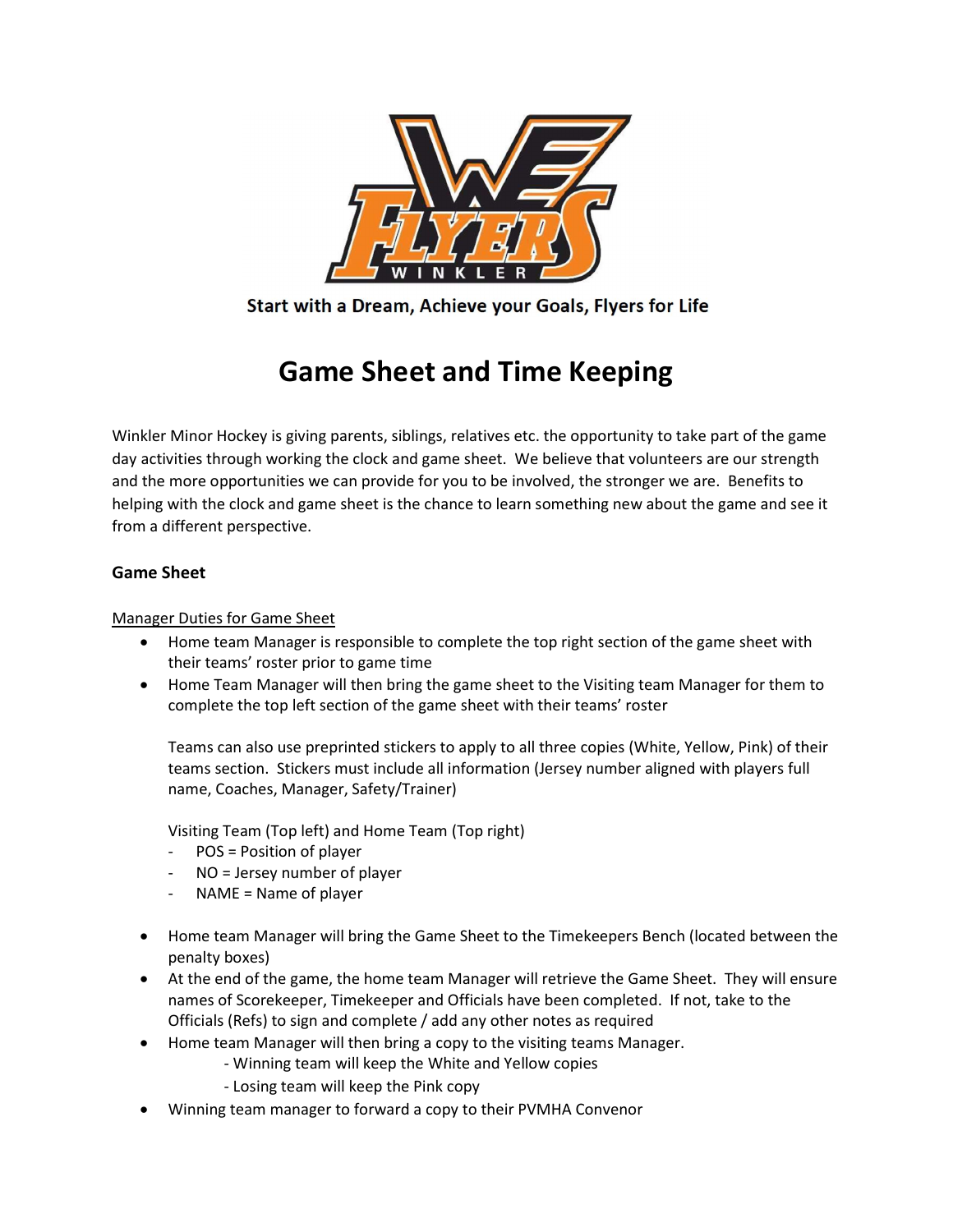### Scorekeepers Duties for Game Sheets

- 1. Scorekeeper to complete the top center section of the game sheet Division, Tier, Date, Time, Played At, Game # (Important for playoffs)
- 2. Goals and Assists
	- Print names of both the Scorekeeper and Timekeeper located on the left side of the sheet towards the center
	- Record all scoring for both home and visiting teams in spaces located in the center of the sheet, Visiting Team in left column, Home in right column

P = Period the goal was scored Time = Time the goal was scored SC = Jersey number of the player that scored, provided by the officials ASST = Jersey number of the player(s) that assisted the goal, provided by the officials

 At the end of the game, draw a line across the column so nothing can be added and write the total score of each team below the line. Then complete the FINAL SCORE boxes located below the scoring columns (Between the red M's)

### 3. Penalties

 Record all penalties for both home and visiting teams in the spaces located at the bottom of the sheet, Visiting Team in the left column, Home Team in the right column

P = Period the penalty occurred NO = Jersey number of player who committed the penalty SERV = Jersey number of player serving the penalty – can be different OFFENSE = Penalty call made by Official – provided by Official MIN = Length of minutes the penalty will be – provided by Official OFF = Time the penalty was called

 At the end of the game, draw a line across the columns so nothing can be added. Write the total amount of penalties in each of the following categories;

Minor – 2 minutes Double Minor – 4 minutes Major – 5 minutes Game Misconducts

- Time outs to be recorded in the Penalty section of each team as they are called (Period and Time)
- Have Officials print and sign names after game on the right side of the sheet in the middle, marked REFEREE NAME, LINESMAN NAME
- Give completed game sheet to home team manager.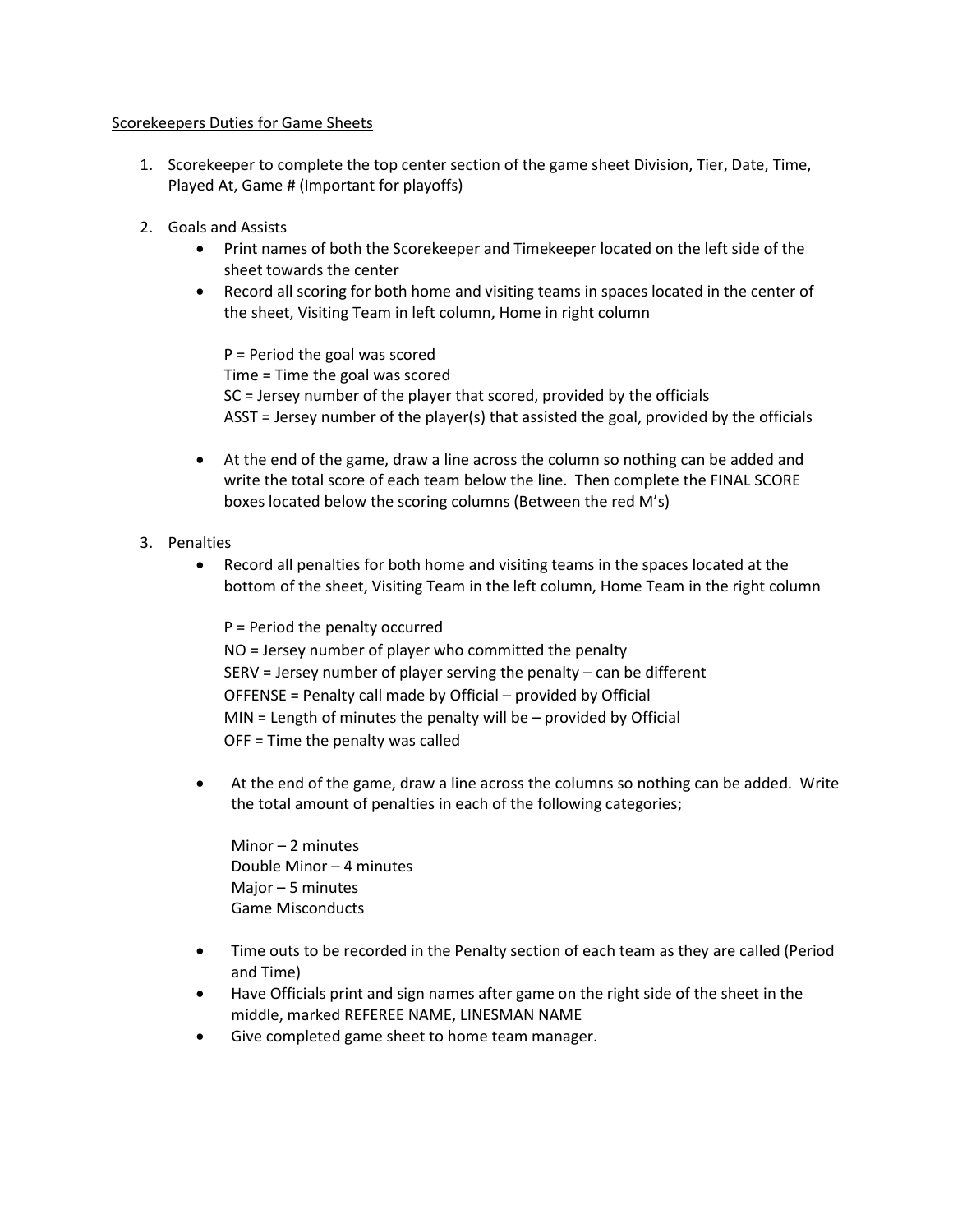# Sample Game Sheet

| <b>VISITING TEAM:</b>                                                                                              |                    |            |                                                              |                     |      |   | <b>PVMHA OFFICIAL GAME REPORT</b> |                         |                             |                      |                                       |                                     |                |        |                      |                          |                              | <b>IOME TEAM:</b>             |                            |                        |                 |                                                          |            |                  |  |
|--------------------------------------------------------------------------------------------------------------------|--------------------|------------|--------------------------------------------------------------|---------------------|------|---|-----------------------------------|-------------------------|-----------------------------|----------------------|---------------------------------------|-------------------------------------|----------------|--------|----------------------|--------------------------|------------------------------|-------------------------------|----------------------------|------------------------|-----------------|----------------------------------------------------------|------------|------------------|--|
| <b>POS.</b><br>G                                                                                                   |                    | <b>NO.</b> | <b>NAME - PLEASE PRINT</b>                                   |                     |      |   |                                   |                         |                             |                      | <b>DIVISION</b>                       | <b>TIER</b>                         |                |        |                      |                          | POS.                         | NO.                           | <b>NAME - PLEASE PRINT</b> |                        |                 |                                                          |            |                  |  |
| $\mathbf{D}$                                                                                                       |                    |            |                                                              |                     |      |   |                                   |                         |                             |                      |                                       |                                     |                |        |                      |                          |                              | G                             |                            |                        |                 |                                                          |            |                  |  |
| $\mathbf{D}$                                                                                                       |                    |            | VISITING TEAM<br>$NAmES$ OR                                  |                     |      |   |                                   | <b>DATE</b>             |                             | <u>estas de la p</u> |                                       | <b>TIME</b>                         |                |        |                      |                          | $\mathbf{D}$<br>$\mathbf{D}$ |                               |                            |                        | HOME TEAM       |                                                          |            |                  |  |
| C                                                                                                                  |                    |            | STICKER ON ALL                                               |                     |      |   |                                   |                         |                             |                      |                                       |                                     |                |        |                      |                          |                              |                               |                            |                        |                 | STICKER OU                                               |            |                  |  |
| RW                                                                                                                 |                    |            | .3COPIES                                                     |                     |      |   |                                   | <b>PLAYED AT</b>        |                             |                      |                                       |                                     |                | GAME # |                      |                          |                              |                               |                            | ALL 3 COPIES<br>$= WH$ |                 |                                                          |            |                  |  |
| LW                                                                                                                 |                    |            |                                                              |                     |      |   | <b>SCORING</b>                    |                         |                             |                      |                                       |                                     | <b>SCORING</b> |        |                      |                          |                              |                               |                            | $=$ $Y_{I\sim K}$      |                 |                                                          |            |                  |  |
| ALT                                                                                                                |                    |            | TVPICALLY THE                                                |                     |      |   | #                                 | P                       | TIME                        | SC.                  | <b>ASST.</b>                          | $\theta$                            | P              |        | TIME                 | SC.                      | ASST.                        | ALT                           |                            |                        |                 |                                                          |            |                  |  |
| ALT                                                                                                                |                    |            | WINNING TEAM WILL                                            |                     |      |   | $1 -$                             | 四                       | 12:42                       | F                    | 16.9                                  | $\mathbf{1}$                        |                |        | 3.43                 | 19                       | 17,22                        | ALT                           |                            |                        |                 |                                                          |            |                  |  |
| ALT                                                                                                                |                    |            | ILESP THE WHITE +                                            |                     |      |   | $2 \mid$                          | ST 1                    | $7:334186$<br>13:42 8 16.11 |                      |                                       | $\overline{2}$                      |                |        | 0.07                 | $\overline{4}$           | 6,18                         | ALT                           |                            |                        |                 |                                                          |            | LOSING REAM WILL |  |
| ALT<br>ALT                                                                                                         |                    |            | YELLUN COPIES AND                                            |                     |      |   | $\overline{3}$                    | $\overline{a}$          |                             |                      | 16.11                                 | $\overline{3}$                      | $\overline{3}$ |        | 7:49                 | $\overline{P}$           | 9.26                         | ALT                           |                            |                        |                 | KEEP THE PINIS                                           |            |                  |  |
| ALT                                                                                                                |                    |            | EMAIL A COPY TO<br>THEIR CONVENUR                            |                     |      |   | $\frac{1}{4}$<br>$\overline{5}$   | $\overline{\mathbf{a}}$ | 11:09                       | 17                   | 16.9                                  |                                     |                |        |                      |                          |                              | ALT<br>ALT                    |                            |                        | CO <sub>2</sub> |                                                          |            |                  |  |
| ALT                                                                                                                |                    |            |                                                              |                     |      |   | 6                                 |                         |                             |                      |                                       | $\overline{5}$<br>6                 |                |        |                      |                          |                              | ALT                           |                            |                        |                 |                                                          |            |                  |  |
| ALT                                                                                                                |                    |            |                                                              |                     |      |   | $\overline{7}$                    |                         |                             |                      |                                       |                                     |                |        |                      |                          |                              | ALT                           |                            |                        |                 |                                                          |            |                  |  |
| ALT                                                                                                                |                    |            |                                                              |                     |      |   | $\overline{8}$                    |                         |                             |                      |                                       | $\bf{8}$                            |                |        |                      |                          |                              | ALT                           |                            |                        |                 |                                                          |            |                  |  |
| ALT                                                                                                                |                    |            |                                                              |                     |      |   | 9                                 |                         |                             |                      |                                       | $\overline{9}$                      |                |        |                      |                          |                              | ALT                           |                            |                        |                 |                                                          |            |                  |  |
| ALT                                                                                                                |                    |            |                                                              |                     |      |   | 10                                |                         |                             |                      |                                       | 10                                  |                |        |                      |                          |                              | ALT                           |                            |                        |                 |                                                          |            |                  |  |
| <b>ALT</b>                                                                                                         |                    |            |                                                              |                     |      |   | 11                                |                         |                             |                      |                                       | 11                                  |                |        |                      |                          |                              | ALT                           |                            |                        |                 |                                                          |            |                  |  |
| ALT                                                                                                                |                    |            |                                                              |                     |      |   | 12                                |                         |                             |                      |                                       | $\overline{\mathcal{L}}$            |                |        |                      |                          |                              | <b>ALT</b>                    |                            |                        |                 |                                                          |            |                  |  |
| COACH                                                                                                              |                    |            |                                                              |                     |      |   |                                   | 13                      |                             |                      |                                       |                                     | 13             |        |                      |                          |                              | COACH                         |                            |                        |                 |                                                          |            |                  |  |
| <b>ASST. COACH</b>                                                                                                 |                    |            |                                                              |                     |      |   |                                   | 14                      |                             |                      |                                       |                                     | 14             |        |                      |                          |                              |                               | <b>ASST, COACH</b>         |                        |                 |                                                          |            |                  |  |
| <b>ASST. COACH</b><br><b>MANAGER</b>                                                                               |                    |            |                                                              |                     |      |   | 16                                | 15                      |                             |                      |                                       |                                     | 15<br>16       |        |                      |                          |                              | <b>ASST. COACH</b><br>MANAGER |                            |                        |                 |                                                          |            |                  |  |
| SAFETY/TRAINER                                                                                                     |                    |            |                                                              |                     | 17   |   |                                   |                         |                             |                      |                                       |                                     |                |        |                      | SAFETY/TRAINER           |                              |                               |                            |                        |                 |                                                          |            |                  |  |
|                                                                                                                    |                    |            |                                                              |                     |      |   |                                   |                         |                             |                      |                                       |                                     |                |        |                      |                          |                              |                               |                            |                        |                 |                                                          |            |                  |  |
| ALL GAME OFFICIALS MUST PRINT & SIGN NAMES BEFORE FORWARDING TO CONVENOR<br><b>REFEREE NAME</b><br>ζ               |                    |            |                                                              |                     |      |   |                                   |                         |                             |                      |                                       |                                     |                |        |                      |                          |                              |                               |                            |                        |                 |                                                          |            |                  |  |
|                                                                                                                    | <b>SCOREKEEPER</b> |            |                                                              |                     |      |   |                                   |                         |                             |                      |                                       |                                     |                |        | <b>LINESMAN NAME</b> |                          |                              |                               |                            | SE PRIN                |                 |                                                          |            |                  |  |
|                                                                                                                    | <b>TIMEKEEPER</b>  |            |                                                              |                     |      |   |                                   |                         |                             |                      |                                       | LINESMAN NAME<br><b>FINAL SCORE</b> |                |        |                      |                          |                              |                               |                            |                        |                 |                                                          |            |                  |  |
| ALL MATCH AND MISCONDUCTS MUST BE WRITTEN IN DETAIL ON BACK OF FIRST PAGE AND FAX TO LEAGUE CONVENER 4 GAME REPORT |                    |            |                                                              |                     |      |   |                                   |                         |                             |                      |                                       |                                     |                |        |                      |                          |                              |                               |                            |                        |                 |                                                          |            |                  |  |
|                                                                                                                    |                    |            | NO. SERV. OFFENSE                                            | MIN                 | OFF  | P |                                   | NO. SERV.               | <b>OFFENSE</b>              | MIN                  | OFF                                   |                                     | NO.            | SERV.  | OFFENSE              | <b>MIN</b>               | OFF                          |                               | P                          | NO. SERV.              |                 | <b>OFFENSE</b>                                           | <b>MIN</b> | OFF              |  |
|                                                                                                                    |                    |            | $7 - \pi R P$                                                | $\overline{\alpha}$ | 7:08 |   |                                   |                         |                             |                      |                                       |                                     |                | 222    | HovK                 | $\overline{\mathcal{X}}$ |                              | 4.21                          |                            |                        |                 |                                                          |            |                  |  |
|                                                                                                                    |                    |            | $17$ ROUGH                                                   | $\overline{2}$      | 3:04 |   |                                   |                         |                             |                      |                                       |                                     |                |        | RowaH2               |                          |                              | 3:04                          |                            |                        |                 |                                                          |            |                  |  |
|                                                                                                                    |                    |            | 19 19 UNSP Caso 2                                            |                     | 7:42 |   |                                   |                         |                             |                      |                                       |                                     |                |        | C, C                 | $\mathbf{2}$             |                              | 2.04                          |                            |                        |                 |                                                          |            |                  |  |
|                                                                                                                    |                    | S          | $18$ Rough                                                   | $\overline{2}$      | 6.22 |   |                                   |                         |                             |                      |                                       |                                     |                | 7      | HEADC                | $\mathbf{u}$             | 17:38                        |                               |                            |                        |                 |                                                          |            |                  |  |
|                                                                                                                    |                    |            | $8 \text{ Rov}$ GH                                           | $\overline{2}$      | 6:22 |   |                                   |                         |                             |                      |                                       |                                     |                |        | $31717$ Rays H       | $\mathfrak{2}$           |                              | 6:22                          |                            |                        |                 |                                                          |            |                  |  |
|                                                                                                                    |                    |            | 12 BOARDING 5                                                |                     | 3:24 |   |                                   |                         | $5$ m $N025$                |                      |                                       |                                     |                |        |                      |                          |                              |                               |                            |                        |                 |                                                          |            | TIME OUT CALLSD  |  |
| $\overline{z}$                                                                                                     |                    |            | $44$ $Game$ $My$ <sub>10</sub>                               |                     | 3:24 |   |                                   |                         |                             | MAJOR                |                                       |                                     |                |        | $\overline{a}$       | MILORS                   |                              |                               |                            |                        |                 | 3RD PERIOD                                               |            |                  |  |
|                                                                                                                    |                    |            |                                                              |                     |      |   |                                   |                         |                             |                      | GAME MISC                             |                                     |                |        |                      |                          | DBL MINOR                    |                               |                            |                        |                 | 1.28                                                     |            |                  |  |
|                                                                                                                    |                    |            |                                                              |                     |      |   |                                   |                         |                             |                      |                                       |                                     |                |        |                      |                          |                              |                               |                            |                        |                 |                                                          |            |                  |  |
|                                                                                                                    |                    |            |                                                              |                     |      |   |                                   |                         |                             |                      |                                       |                                     |                |        |                      |                          |                              |                               |                            |                        |                 |                                                          |            |                  |  |
|                                                                                                                    |                    |            |                                                              |                     |      |   |                                   |                         |                             |                      |                                       |                                     |                |        |                      |                          |                              |                               |                            |                        |                 |                                                          |            |                  |  |
|                                                                                                                    |                    |            | EV. 06 WHITE COPY - CONVENOR YELLOW AND PINK - COACHES' COPY |                     |      |   |                                   |                         |                             |                      | <b>GAME SHEET SPONSOR: McDonald's</b> |                                     |                |        |                      |                          |                              |                               |                            |                        |                 | <b>OWNED AND OPERATED BY: Lyle &amp; Scott Robertson</b> |            |                  |  |
|                                                                                                                    |                    |            |                                                              |                     |      |   |                                   |                         |                             |                      |                                       |                                     |                |        |                      |                          |                              |                               |                            |                        |                 |                                                          |            |                  |  |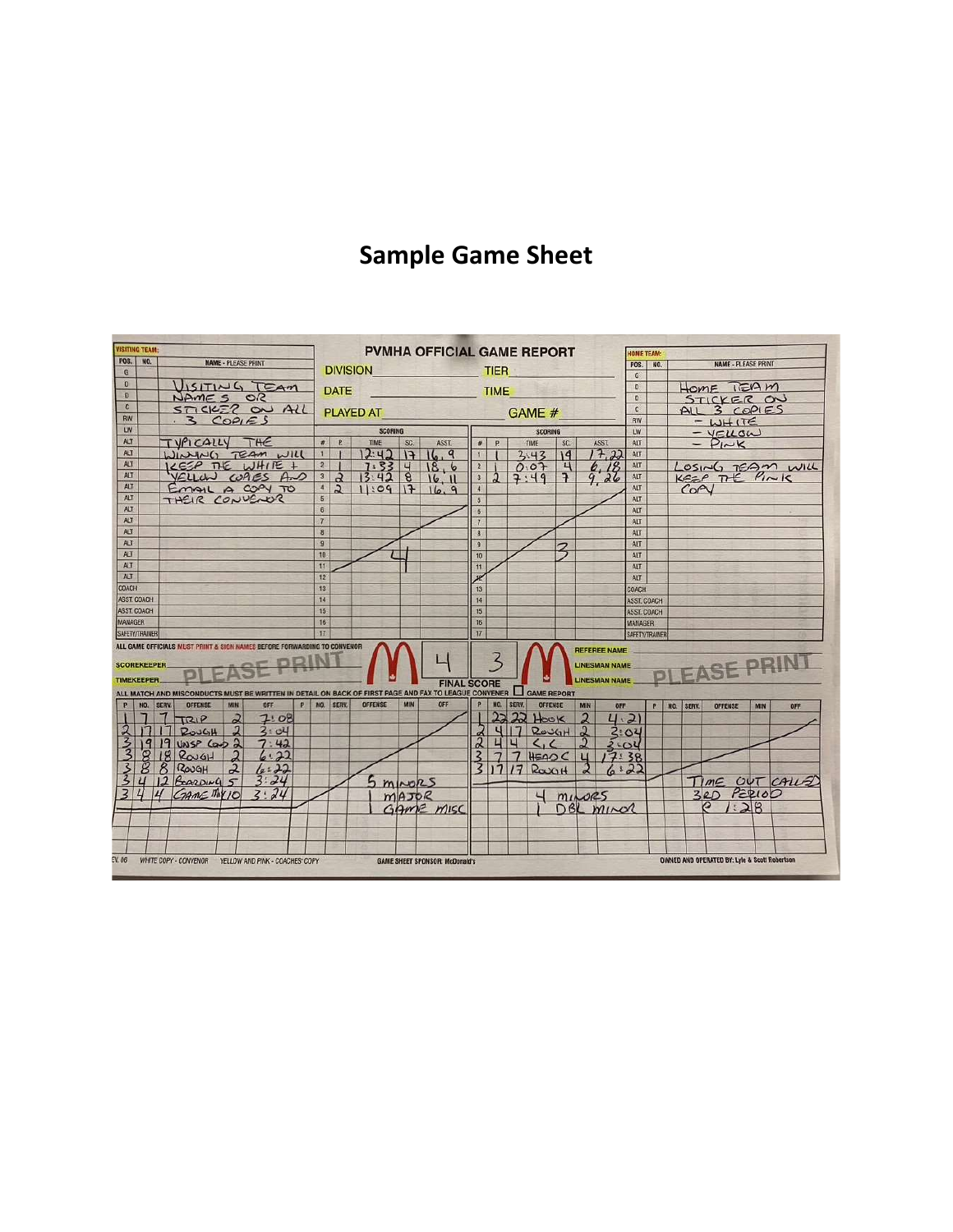# Game Clock (See manual below)

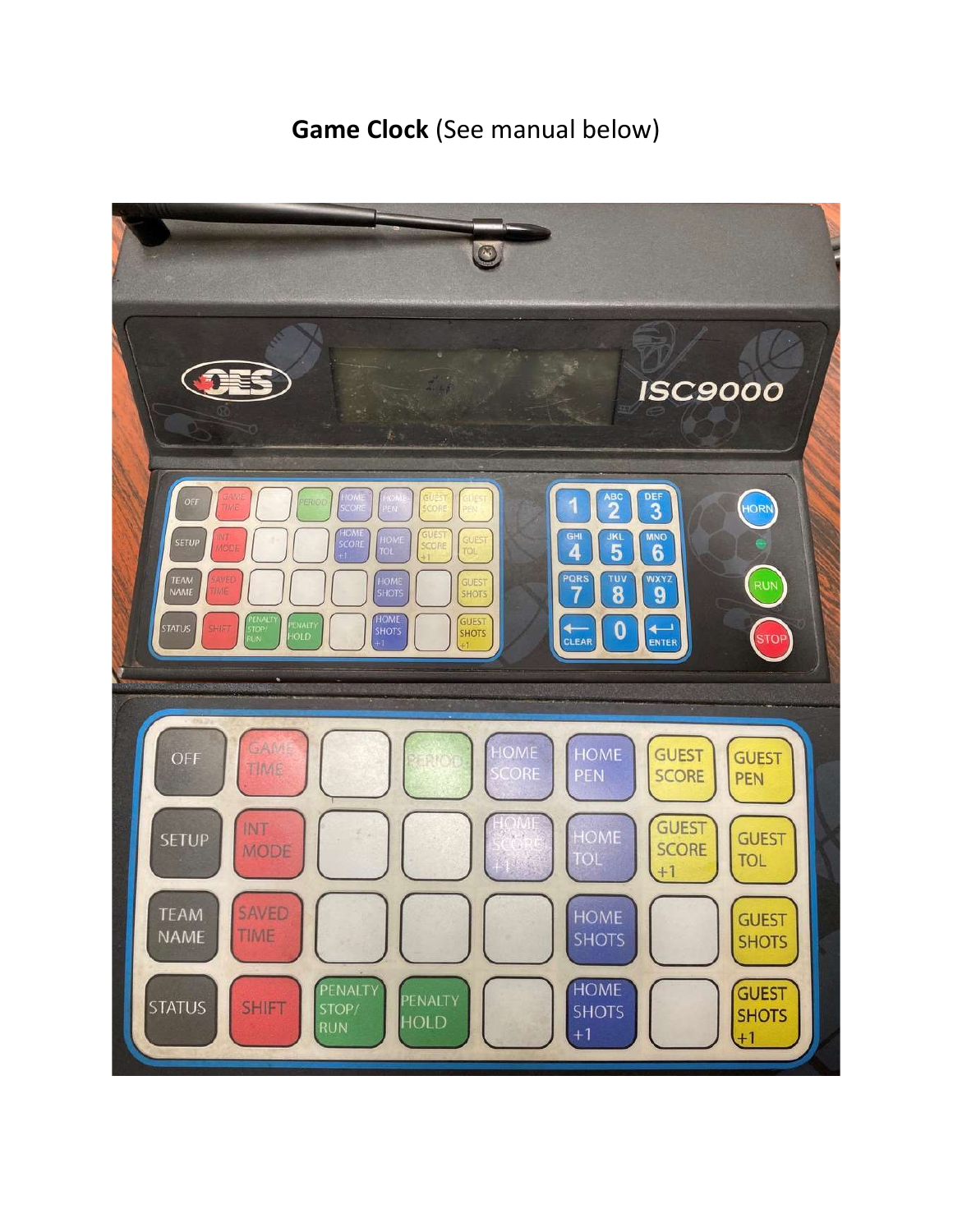

#### **CONTROLLER OPERATION INSTRUCTIONS HOCKEY**



#### **GAME TIME**

Time.on the scoreboard display will show mm:ss (minutes and seconds).

When game time is less than one minute the display will show ss:tt (seconds and tenths of a second).

#### To set Game Time:

- · All timers must be stopped
- Press GAME TIME ¥
- Enter Minutes on keypad, press ENTER  $\bullet$
- Enter Seconds on keypad, press ENTER

### INTERMISSION / BREAK / TIME-OUT TIMER

This timer can be used for intermissions, time outs, and any kind of break timer. While in this mode, the controller screen will show the timer value in the upper left and the scoreboard game time

001939

display will show this value.

Maximum value is 99 minutes and 59 seconds.

#### To set Int. Mode time:

 $\equiv$ 

- · All timers must be stopped
- Press INT MODE  $\cdot$
- The last set time will appear
	- If this is okay, press ENTER twice ×.
		- If not okay:
			- o Enter Minutes on keypad, press ENTER
			- o Enter Seconds on keypad, press ENTER
- Use game time switch to count down the INT MODE timer
- · Press INT MODE to exit back to regular game mode

#### **SCORES**

۵

٠

To set a team's Score:

- Press HOME SCORE or GUEST SCORE
- · Enter number on keypad, press ENTER

To increase a team's Score:

· Press desired teams increment score button. For example HOME SCORE +1 will increase home score by 1

4096 Blakie Road, London, Ontario, CANADA, N6L 1P7 Tel: 519-652-5833 Fax: 519-652-3795 Toll Free: 1-877-652-5833